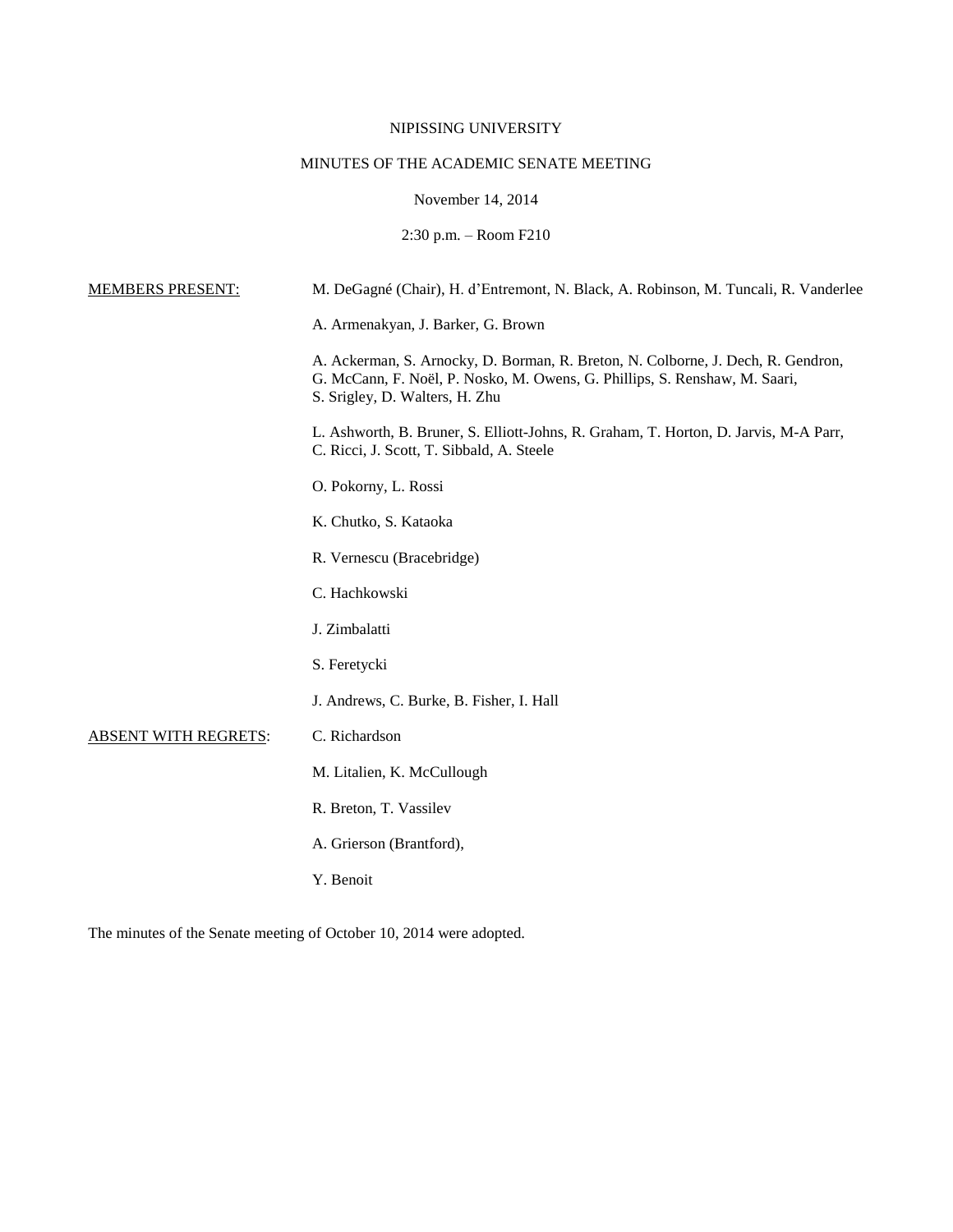#### QUESTION PERIOD

There were concerns expressed with the recent departure of the Manager of Technical Services at the Library. The question was asked if there was a plan in place for the Library to function without someone who has this expertise. The PVPAR advised that this position would be looked at during budget considerations. Senator Black added that the Library staff is working on a transition plan, and any questions or concerns should be directed to her. There was a follow-up question as to when a performance review will be done for the Executive Director of Library Services to ensure the needs of students and faculty are being met. The PVPAR indicated that all his direct reports meet annually with him.

Regarding the recent lockdowns, a question was put forward as to how information regarding feedback was going to be compiled and distributed and will the issue regarding when staff can leave the building be dealt with. The Vice President, Administration responded by saying that the University had already initiated a RFP for the completion of a full security analysis. New locks have been ordered as per the feedback and retro fitting is still ongoing. He added that the consultant's report should be complete in early? 2015. Any revision to procedures will be communicated widely.

A question was asked as to why the search for the two Deans is not being open to external candidates. The PVPAR responded that this decision was approved by the Board for these two searches only. Financial consideration and good quality internal candidates were cited as the reasons.

There was a question asking for an update on how close anticipated revenues and expenses are for the 2014-15 budget year and if the \$12M deficit is still being forecast based on revised estimates. The PVPAR stated he did not have that information in front of him. The Senate Speaker requested that the question be forwarded to the Senate Secretary and the PVPAR will provide a response at the December Senate meeting

# REPORTS of STANDING COMMITTEES and FACULTY or UNIVERSITY COUNCILS

## **Senate Executive Committee**

# MOTION 1: Moved by M. DeGagné, seconded R. Gendron by that the Report of the Senate Executive Committee dated November 6, 2014 be received, CARRIED

Senate Executive was provided with a brief verbal summary from Senator Phillips as to the four recommendations regarding senior academic administrators. The Senate *ad hoc* committee makes the following recommendations:

- 1. The University uphold all terms and obligations to include Senate in its deliberations concerning the recommendation of senior administrators as outlined in current Board polices.
- 2. The University seek for greater transparency in communicating any rationale for the creation of new Senior Academic Administrative appointments or changes to existing positons.
- 3. The University build on its recent changes to the Senior Academic Appointment Policy to include Senate participation in recommending all possible title variants at the Associate or Assistant Vice-President level.
- 4. The University build on its recent changes to the Senior Academic Appointment Policy to include some form of Senate participation in recommending interim appointments, recognizing the need for expediency in such cases.

A question was raised as to the level of support for the recommendations and whether or not there is a plan to move forward with this report. The PVPAR indicated there was not a problem with supporting the recommendations; however, #4 will require further discussion with the President. He will report the results of these conversations back to Senate.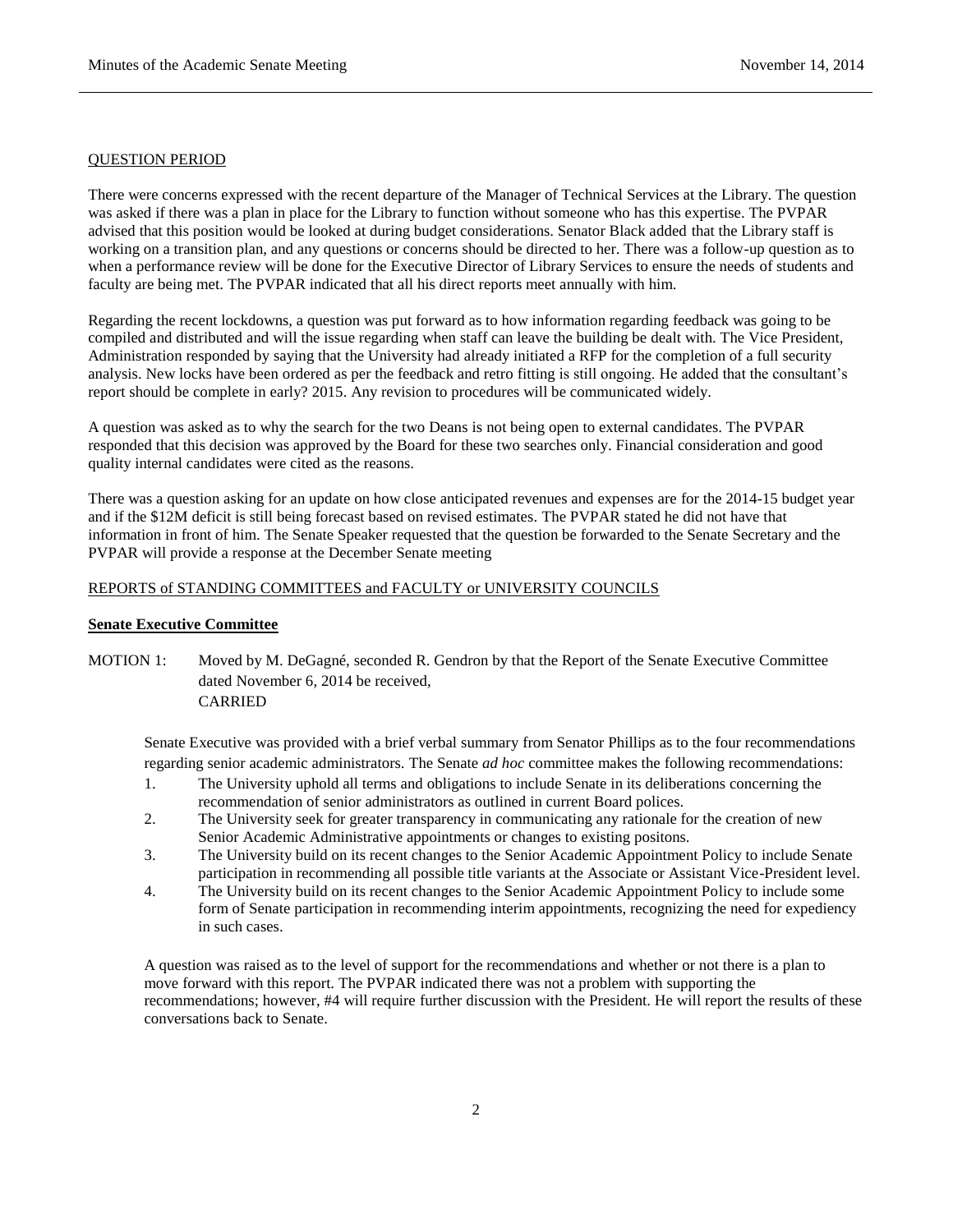- MOTION 2: Moved by R. Gendron, seconded by S. Srigley that the Chair of Senate communicate the *Ad Hoc*  Committee Report to the Board of Governors. CARRIED
- MOTION 3: Moved by M. DeGagné, seconded by S. Feretycki that Senate move into an in-camera session. CARRIED
- MOTION 4: Moved by M. DeGagné, seconded by M. Tuncali that Senate move out of the in-camera session. CARRIED

#### **Planning and Priorities Committee**

- MOTION 5: Moved by H. d'Entremont, seconded by C. Burke that the Report of the Planning and Priorities Committee dated October 24, 2014, be received. CARRIED
- MOTION 6: Moved by H. d'Entremont, seconded by R. Vanderlee that Senate grant approval of a Stage 1 proposal for a Bachelor of Science Nursing Program at Muskoka, as outlined in the attached document. CARRIED
- MOTION 7: Moved by H. d'Entremont, seconded by A. Robinson that Senate grant approval of policies for college transfer, university transfer, upper year admissions and ECE graduate admissions to the Concurrent Education program, as outlined in the attached document. CARRIED

## **Undergraduate Studies Committee**

- MOTION 8: Moved by R. Vanderlee, seconded by M. Saari that the Report of the Undergraduate Studies Committee dated October 6, 2014, be received. CARRIED
- MOTION 9: Moved by R. Vanderlee, seconded by M. Tuncali that Senate approve that new applicants to the BComm or BBA programs who have completed specific courses, with a minimum 60% average, through Certified General Accountants of Ontario (CGA), will be eligible for advanced standing credit. The following courses eligible for advanced standing consideration are:

| <b>CGA Course Code</b> | CGA Course Title                      |
|------------------------|---------------------------------------|
| CM1                    | <b>Business Communication</b>         |
| EM1                    | Micro and Macro Economics             |
| FN1                    | Corporate Financial Fundamentals      |
| LW1                    | <b>Business Law</b>                   |
| MS1                    | <b>Managing Information Systems</b>   |
| OU1                    | <b>Business Quantitative Analysis</b> |
| CARRIED                |                                       |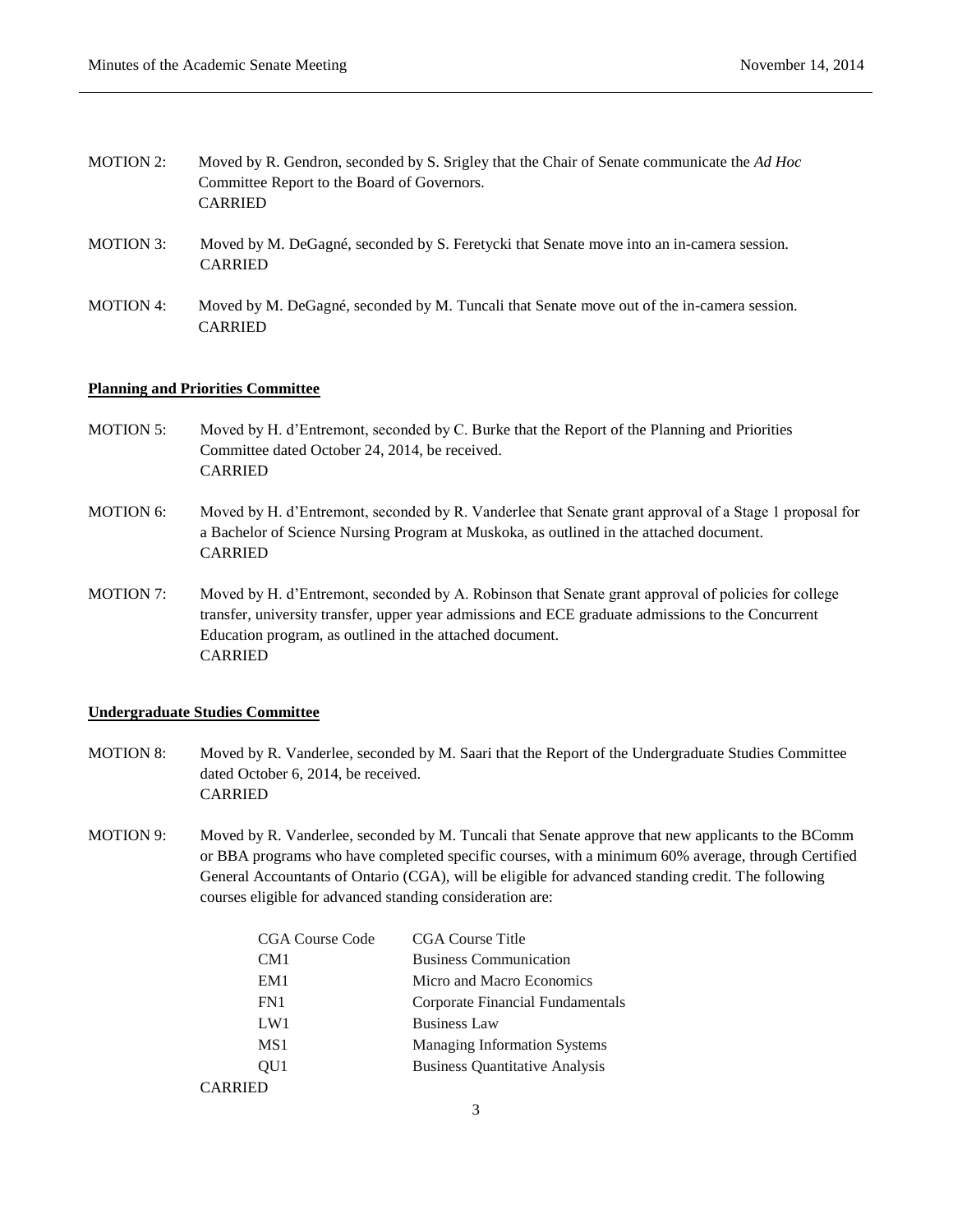#### OTHER BUSINESS

- MOTION 10: Moved by A. Robinson, seconded by I. Hall that Senate receive the Report of Graduation Applicants dated  $11<sup>th</sup>$  November, 2014. CARRIED
- MOTION 11: Moved by A. Robinson, seconded by I. Hall that Senate grant approval to graduate to the students listed in the Report on Grad Applicants dated  $11<sup>th</sup>$  November, 2014. CARRIED

#### AMENDMENT of BY-LAWS

- MOTION 12: Moved by N. Colborne, seconded by D. Borman that Article 2.1(a) of the Senate bylaws be amended with the deletion of:
	- (iii) the Assistant Vice-President, Research and Graduate Studies
	- (vii) the Director of the Centre for Flexible Teaching and Learning CARRIED
- MOTION 13: Moved by N. Colborne, seconded by H. d'Entremont that Article 2.1(a) of the Senate bylaws be amended with the addition of the position of Associate Vice-President – Academic. CARRIED

**Notice of Motion** (for the elimination of Article 9.2.1 Admissions and Enrolment Subcommittee)

 That Article 9.2.1 Admissions and Enrolment Subcommittee (A&E) and references to it in the Senate bylaws be eliminated.

**Notice of Motion** (for the addition of the Provost Vice-President Academic and Research to Article 10.3 Graduate Studies Council)

• That the Provost Vice President Academic and Research, or designate, be made the non-voting Chair of the Graduate Studies Council.

#### **Non-substantive change**

• That Article 9.3.2 (a)(iv) Undergraduate Services and Awards Subcommittee remove the reference to the Senior Development Office (non-voting) and replace it with the Director of Development and Alumni Relations non-voting. The previous position no longer exists.

## **Non-substantive change**

• That Article 10.3 (a)(vi) Graduate Studies Council remove the phrase Graduate Advisors/Graduate Chairs and replace it with Graduate Coordinators/Graduate Chairs. This is to reflect the wording changes as per the collective agreement.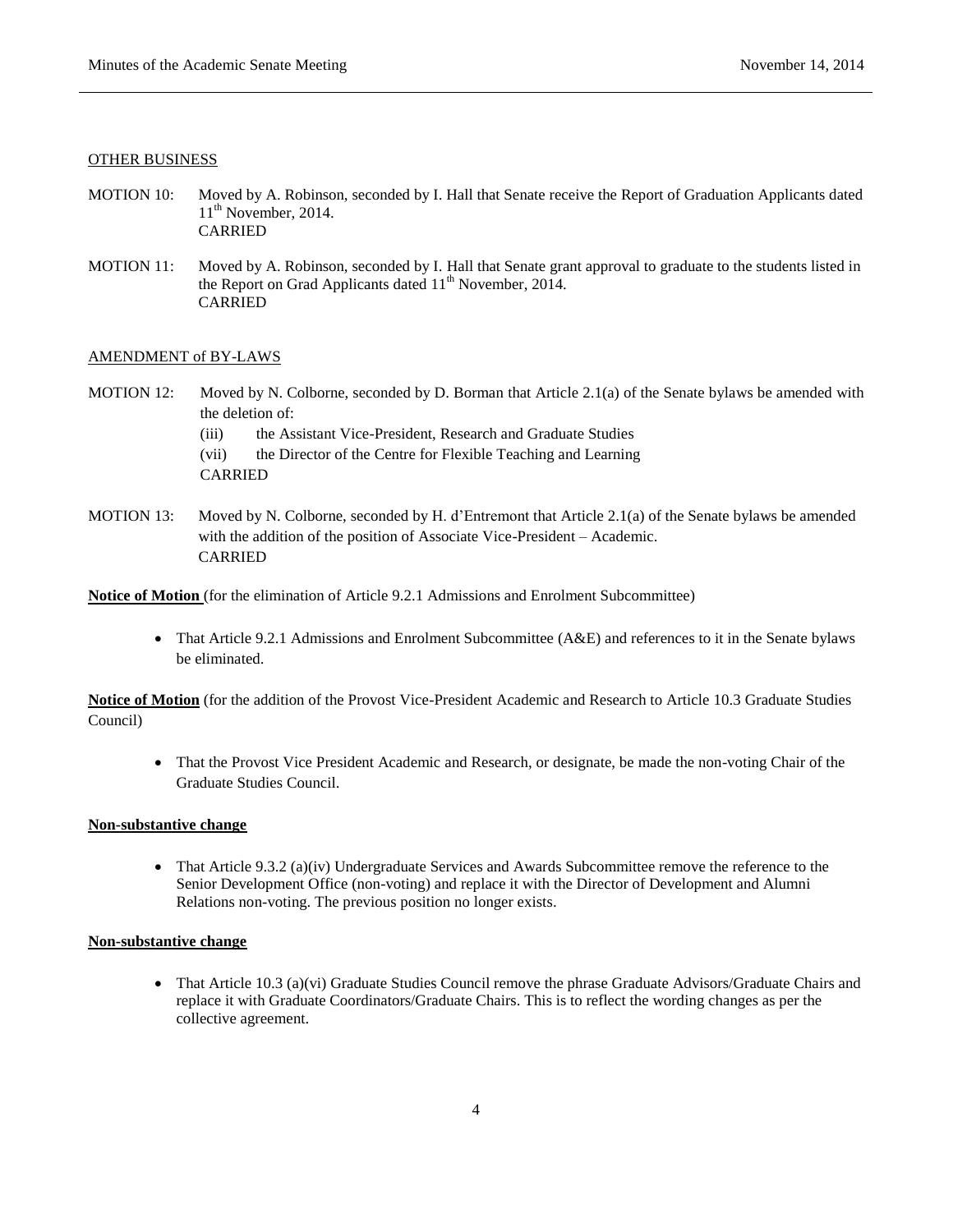#### ELECTIONS

 Elect three (3) tenured faculty from the Faculty of Arts and Science and one (1) faculty member from another Faculty to serve on the search committee for the Dean of Arts and Science. These positions are elected by Senate.

Nominated from within the Faculty of Arts and Science

- Sarah Winters
- Hilary Earl
- Peter Nosko
- Katrina Srigley

#### **Elected**

- $\checkmark$  Peter Nosko
- $\checkmark$  Katrina Srigley
- $\checkmark$  Sarah Winters

## **Acclaimed from another Faculty**

- Todd Horton
- Elect three (3) tenured faculty from the Schulich School of Education and one (1) faculty member from another Faculty to serve on the search committee for the Dean of the Schulich School of Education, These positions are elected by Senate.

Nominated from within the Schulich School of Education

- Susan Elliott-Johns
- Gerald Laronde
- Jim McAuliffe
- Barbi Law
- Douglas Gosse
- Mike Parr

# **Elected**

- $\checkmark$  Susan Elliott-Johns
- $\checkmark$  Jim McAuliffe
- $\checkmark$  Mike Parr

# **Acclaimed from another Faculty**

- $\checkmark$  Gillian McCann
- Elect one Senator from outside the discipline to serve on the search committee for a tenure-track position in the School of Business – Strategic Management

Dan Walters **ACCLAIMED**

 Elect one Senator from outside the discipline to serve on the search committee for a tenure-track position in the School of business – Technology Management

Gillian McCann - **ACCLAIMED**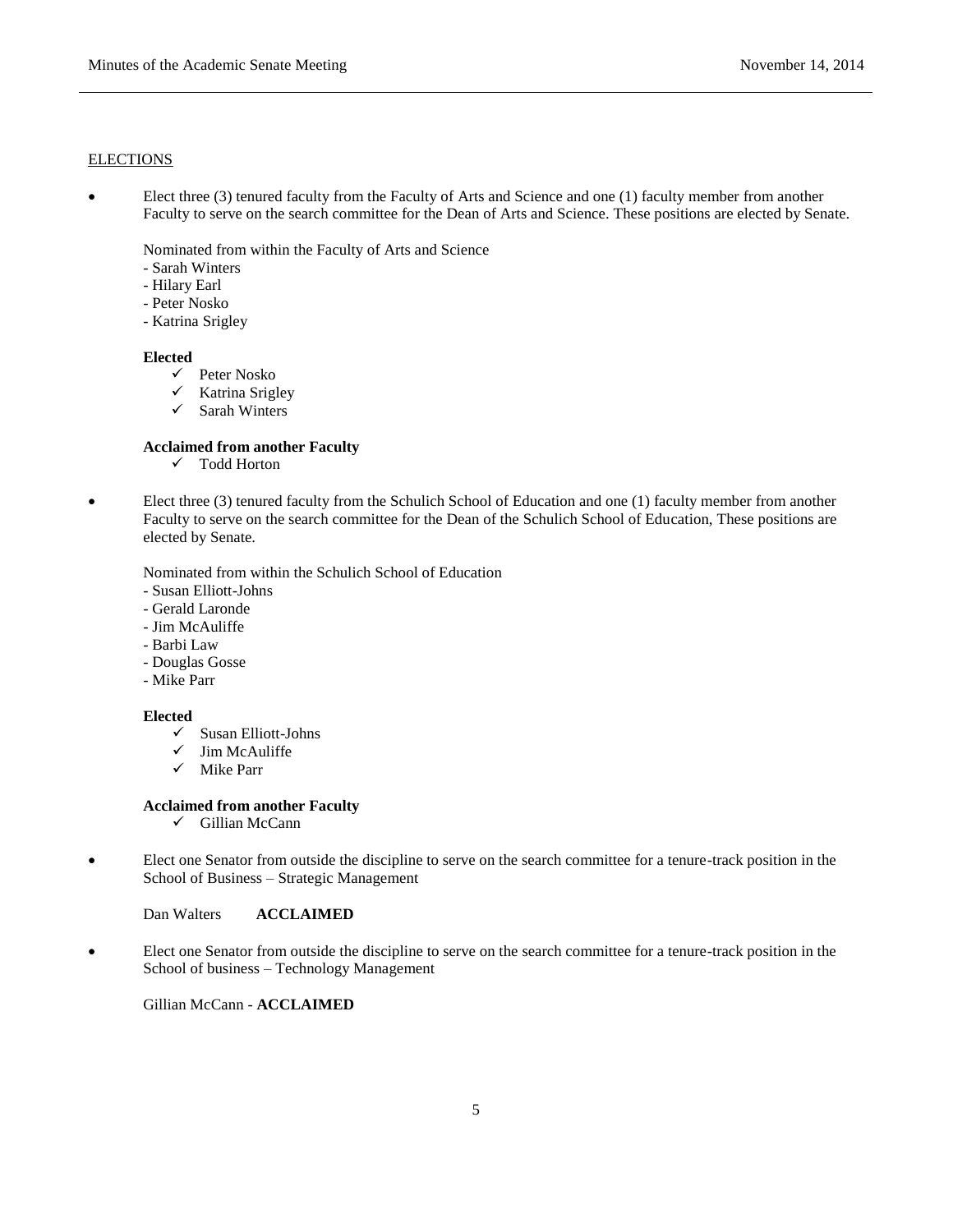#### REPORTS FROM OTHER BODIES

#### Board of Governors

The Board representative to Senate reported that there have been no Board meetings since October 2, 2014. The next meeting is Thursday, December 4, 2014. They did hold their annual retreat on October 31 to November 1, 2014.

The first part of the retreat was held at the Muskoka regional campus. Board members and guests were given the opportunity to tour the Bracebridge campus. After lunch, the President welcomed all participants.

Jamie Graham gave a brief overview of the Maclean's Ranking Comparison between the 2013 and 2014 results. The various categories were discussed and Mr. Graham provided background information on what Maclean's used for data.

The guest speaker for the afternoon was Alex Usher, President of Higher Education Strategy Associates. Mr. Usher is an internationally recognized expert in student financial aid and quality measurement in post-secondary education. He has also been retained by Nipissing University to work on program prioritization. Mr. Usher talked about the number one trend in post-secondary education and that was finances. There was ample opportunity to ask questions.

The second day of the Retreat focused on the Strategic Mandate Agreement with Dr. Harley d'Entremont. The PVPAR provided a history on how the SMA process began and its various rounds until the agreements were finally signed off earlier this summer. Members were reminded that the current SMA covers the period from 2014-17. Negotiations for the next SMA will begin in 12 to 18 months. There was ample opportunity to ask questions.

Included in the Board members' packages was the '*close to final draft'* of the Strategic Plan document. Beverley Martin, Director of External Relations, gave a synopsis of the document design and asked for any feedback before it goes to final print. Several good suggestions were made.

Senators were advised if anyone would like a copy of Dr. d'Entremont's or Alex Usher's presentation to contact the Senate Secretary.

#### ANNOUNCEMENTS

The President made a few brief announcements. He commented that there is a great deal of diversity and skill at the Board and many external members are often busy in other fields and only engage with the University one to two times per month. The Retreat provides an opportunity for members to ask questions and try to balance the information that is received.

Recently, the President had the opportunity to attend the ceremony for students graduating from the Scholar Practitioner (SPP) and the School of Business programs. The ceremony was held in Hamilton. There were 27 nursing graduates and 74 business graduates.

Fall Open House welcomed 277 prospective students. The President extended his thanks to faculty and staff who helped make this event a success. He added that a third more students attended this year than last which is promising as our conversion rate tends to be high.

Meetings are still ongoing with MTCU. The President noted that a joint team is compiling information regarding the University's finance. He and Anthony Rota will organize and plan the next steps.